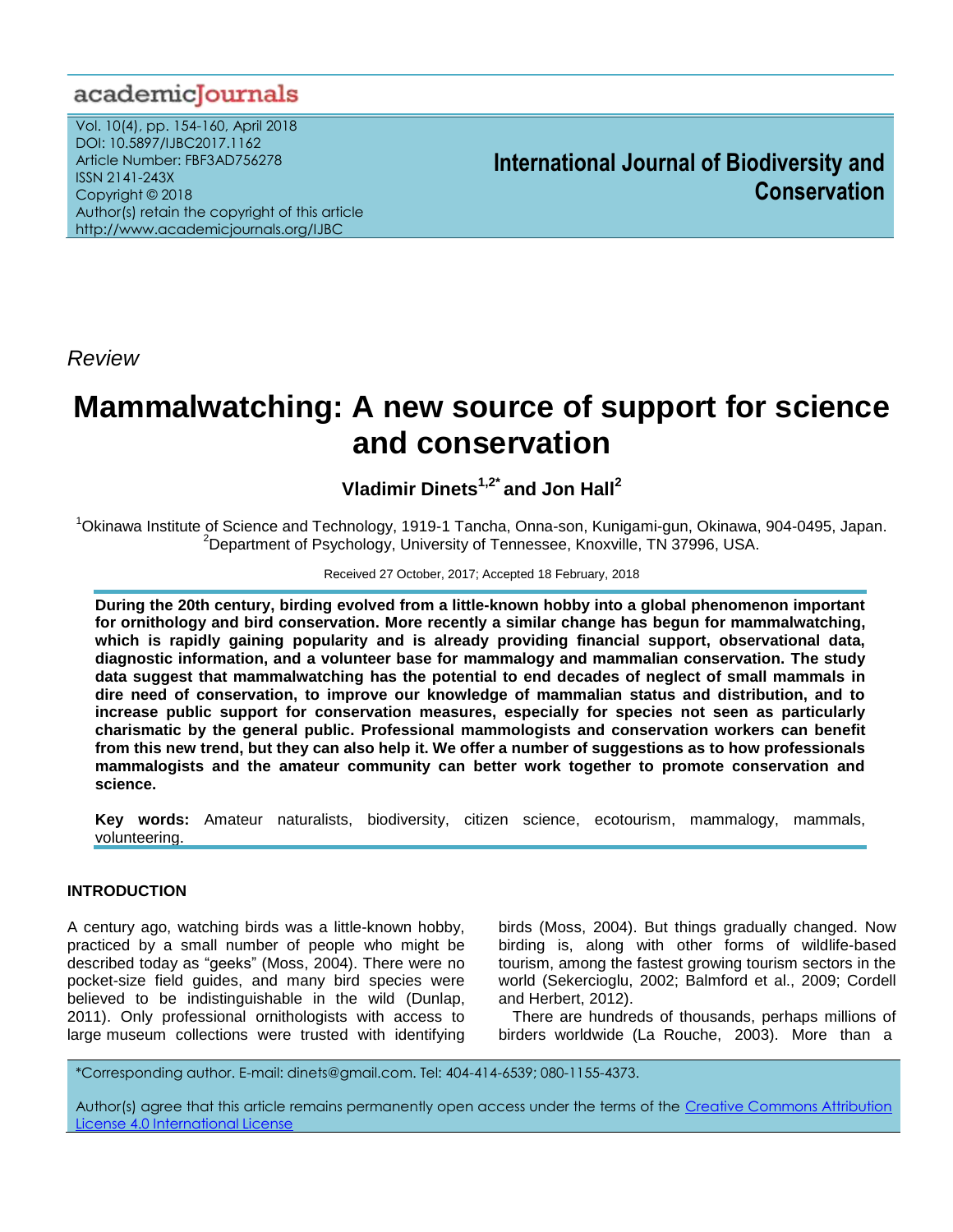quarter of a million people use the eBird software (developed by the Cornell Ornithology Lab to help birders record their sightings) to record bird sightings., and you can find lively birding communities in places like Moscow, Delhi, Mexico City, and Cape Town (de Silva and Reyes, 2010).

Birding has largely replaced destructive activities such as collecting bird eggs and mounted birds (Dunlap, 2011). It creates a wealth of data for ornithologists, incentives for protecting rare bird species, and a market for bird books (Greenwood, 2007). Data from eBird has been used in over a hundred scientific papers in the first five years since its launch in 2004 (Sullivan et al., 2009; website *ebird.org* for bibliography).

Some communities located in particularly "birdy" locations now receive much of their income from birdwatching tourism, and invest considerably in bird conservation (Sekercioglu, 2002). Such places include Mindo in Ecuador, Fraser's Hill in Malaysia, Tippi in India, and Wundanyi in Kenya (VD pers. obs.). Bialowieza in Poland gets 15 times more income from visiting birders than from logging (Czeszczewik and Walankiewicz, 2017). Even the most cryptic, obscure, hard-to-identify bird species receive considerable public attention if they are in need of conservation (see, for example, Hirschfeld et al., 2013; Hosner et al., 2013). In addition, birders form a sizeable pool of volunteers for various scientific projects, often contributing their money as well as manpower.

Mammalwatching today is arguably where birdwatching was a century ago. In many countries there are few – if any – comprehensive field guides for mammals, and the existing books often include only larger species. Many species are thought to be identifiable only if caught, or only in a genetics lab (Whitaker, 1996).

"Mammal finding" guidebooks are even scarcer than identification guides: the first guidebook devoted specifically to finding all North American mammals in the wild wasn't published until 2015 (Dinets, 2015), the first one for Australia appeared in 2016 (Andrew 2016), and there is still, to our knowledge, no such book for many parts of Europe or any part of Asia (bird-finding guides exist for all continents, many countries, and some states and provinces).

However in the last few years, the popularity and scope of mammalwatching has begun to grow noticeably worldwide. People are discovering that the hobby can be as rewarding as birding, with many (perhaps even more) diverse experiences and challenging adventures involved in seeing wild mammals (Dinets, 2015). Mammalwatching.com is probably the leading website for the amateur mammalwatcher, sharing trip reports and other relevant information. Its popularity has grown steadily from near-zero a few years ago: site traffic reports show that, for instance, the website has about

2,500 active users each month, while its forum page received almost 70,000 visitors from 136 countries in 2014. The Australian Mammal Watching group on Facebook has around 1,500 members and is very active.

In Africa, where watching large mammals has have been a tourist attraction for decades, smaller species are now increasingly sought by tourists and their guides (Novacovic and Das, 2006). In addition, the proportion of birders who pay attention to mammals and include data on mammal sightings in their trip reports is growing; an informal survey of 200 trip reports from the most popular birdwatching sites has shown that the share of reports containing information on mammals has grown from 5% in 1990 to 55% in 2014 (VD unpublished, 2015).

Does this sudden change have a potential to aid research and conservation of mammals in the same way birding aids research and conservation of birds? This is an important question because such aid is direly needed. The apparent lack of public knowledge or interest for many species of smaller mammals, particularly tropical ones, might well contribute to their seeming neglect by conservation organizations and ministries.

For example, less than 1% of small South American mammals have ever been the focus of any conservation measures (IUCN, 2014). Critically important patches of small mammal habitat are being lost with no – or virtually no – attempts from the conservation community to save them; recent examples include high-altitude forests of Sierra de Cuchumatanes in Guatemala (Matson et al., 2012) and Lake Khasan meadows in Russia (Newell, 2015).

Moreover, scientific knowledge of many species is limited when compared to birds: the IUCN lists 799 species of mammals, or 14.7% of the total number, as data deficient, compared to just 62 species of birds, or 0.6% of the total (IUCN, 2014).

Below we present evidence that mammalwatching is already making a positive impact on science and conservation, and that its impact can be greatly increased if mammalwatching is more widely known, recognized as beneficial, and assisted.

# **Beneficial effects of mammalwatching**

Mammalwatching has a number of benefits  $-$  both indirect and direct  $-$  for the scientific community and broader wildlife conservation.

#### **Public awareness**

Just like other kinds of nature-based tourism, mammalwatching helps bridge the growing disconnect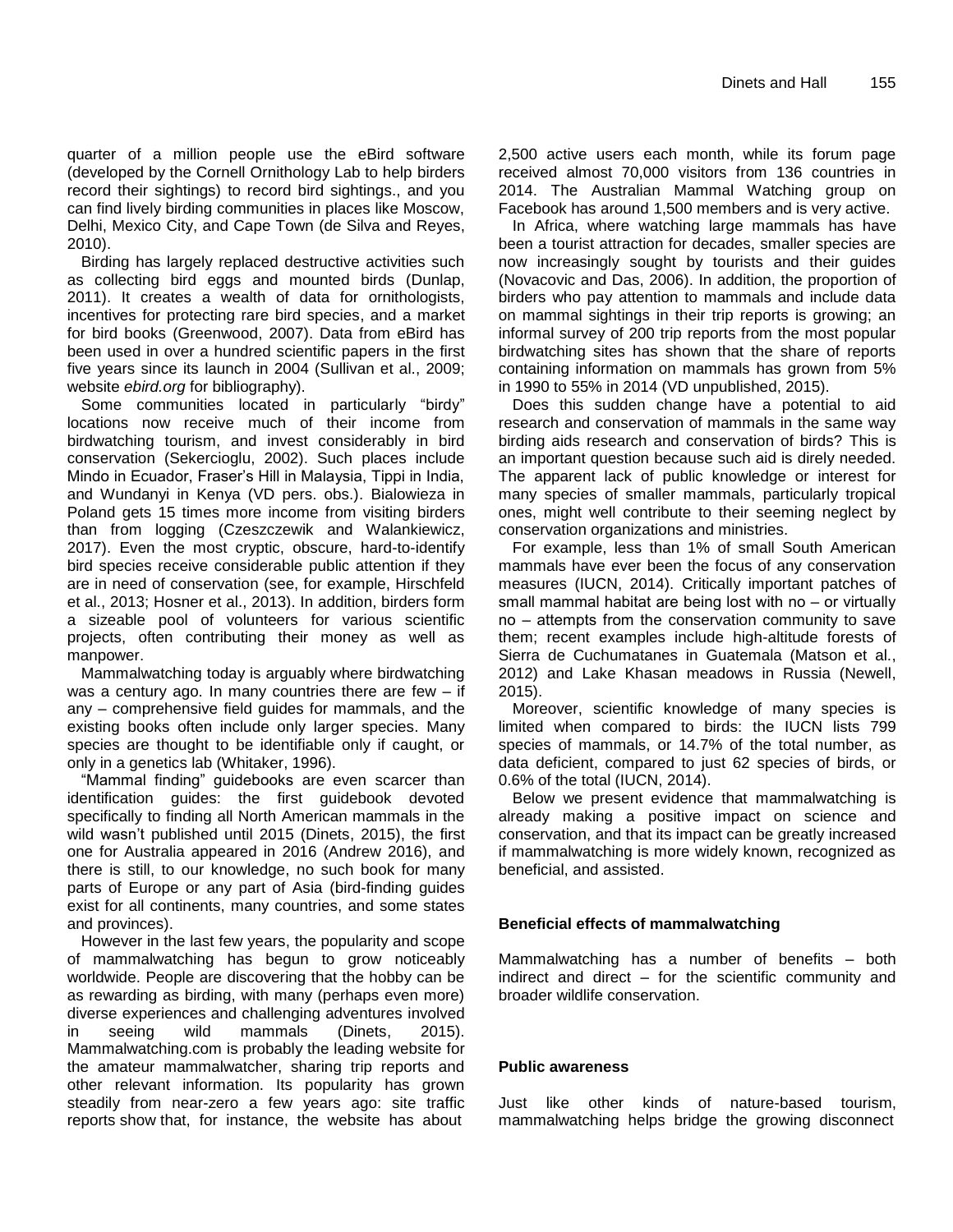between people and the natural environment (Balmford et al., 2009). Many amateur mammalwatchers are urban residents: for example, among 100 randomly chosen subscribers of Australian Mammalwatching Facebook group who had their residential information listed, 98 lived in cities (VD unpublished 2017). And greater public interest in nature helps pave the way to greater public support for studying it (Novacek, 2008). Local communities are often proud of the attention that even a few mammal-seeking visitors can bring to their area. Knowing that an animal is important to the outside world can provide the impetus for local people to save a species, even if it the tourism dollars do not cover their costs of doing so. 25 years after a visit by three mammalwatchers, local residents of remote Evoron Village in Russia were still aware of the importance of the local endemic, the Evoron vole (*Microtus evoronensis*), and limited annual burning of grass in its habitat (M. Sanchez personal communication).

## **Eco-tourism revenue**

Certain forms of mammal-based tourism, including the safari industry and whale watching, already generate significant revenue. Game watching is probably best established in parts of eastern and southern Africa.

Although it has been focused on larger mammals, as evidenced by the fact that most field guides to African mammals cover smaller mammals only briefly or not at all (Dinets, 2015), it has become the backbone of local tourism in some areas and has generated substantial revenue (Christie and Crompton, 2001; Higginbottom, 2004). In southern Africa, nature-based tourism now generates roughly the same revenue as farming, forestry, and fisheries combined (Scholes and Biggs, 2004).

The money spent by mammal watchers is modest in comparison to that spent on the safari industry in general, but it can still have an important impact. Hundreds of people now visit Ladakh each winter to try to see a Snow Leopard. A cottage industry, employing numerous guides, spotters, porters and cooks, has sprung up as a result, and the leopards are better monitored and protected than ever (Desai, 2016).

But when we talk about mammalwatching, we talk about an interest in mammals that goes beyond charismatic megafauna, to include smaller and rarer species than the Big Five or baleen whales. As mammalwatchers become increasingly interested in small mammals, they more often visit locations outside established tourist routes. Even a handful of visitors to such remote places can be enough to generate livelihoods and promote greater interest in – and awareness of – wildlife conservation among the local population. For example, in a country like Sierra Leone,

where Gross National Income per capita is less than \$500 (World Bank, 2017), and average income in rural areas is almost certainly much lower, a few mammalwatchers spending a week in a remote area like Gola Forest (where a few rare mammals occur) can make a noticeable contribution to the local economy (JH pers. obs.).

# **Obtaining scientific data**

In addition to generating revenue, providing incentives for local conservation, and generally stimulating interest in nature, mammalwatching creates other direct benefits for conservation and science.

Mammalwatching in Africa produces a wealth of data, including extensive amateur databases and numerous contributions to the Mammals Atlas project (mammalMAP) coordinated by the Animal Demography Unit at the University of Cape Town (http://adu.org.za) (R. Primack personal communication). In Australia, the Dryandra Group is maintaining a database of numbat (*Myrmecobius fasciatus*) sightings and campaigning for creating a national park in the area (www.facebook.com/groups/dryandra/).

Amateur mammalwatchers combine their resources to organize research expeditions, and provide data for professional researchers. Distributional records recently obtained by amateur mammalwatchers (including participants of specialized mammalwatching tours) include the first documented record of Pousargues' mongoose (*Dologale dybowskii*) in Uganda since the 1970s (Woolgar, 2014), the rediscovery of the Javan small-toothed palm civet (Eaton et al., 2010), the first records of two species of *Vulpes* foxes from northeastern Ethiopia (Dinets et al., 2015), the first documented sighting of Arunachal macaques (*Macaca munzala*) in Kaziranga National Park (A. C. Smith in prep.), the first documented records of Altai weasel (*Mustela altaica*) in Ladakh by the members of a 2014 mammalwatching expedition (Ben-Yehuda, 2018), and a significant portion of recent records of rare cetaceans (Wilson and Mittermeier, 2014). Data from amateur mammalwatchers were being used to determine the distribution of the recently described olinguito (*Bassaricyon neblina*) (K. Helgen personal communication), and to obtain the first data on the longevity of the spectral bat (*Vampyrum spectrum*) in the wild (Dinets, 2016).

Other contributions include a unique record of multiple groups of humpback whales (*Megaptera novaeangliae*) taking turns disrupting attempts by killer whales (*Orcinus orca*) to hunt California sea lions (*Zalophus californianus*) (Pitman *et al*., 2017), and multiple records used in a study of surface foraging by *Scapanus* moles (Dinets, 2017).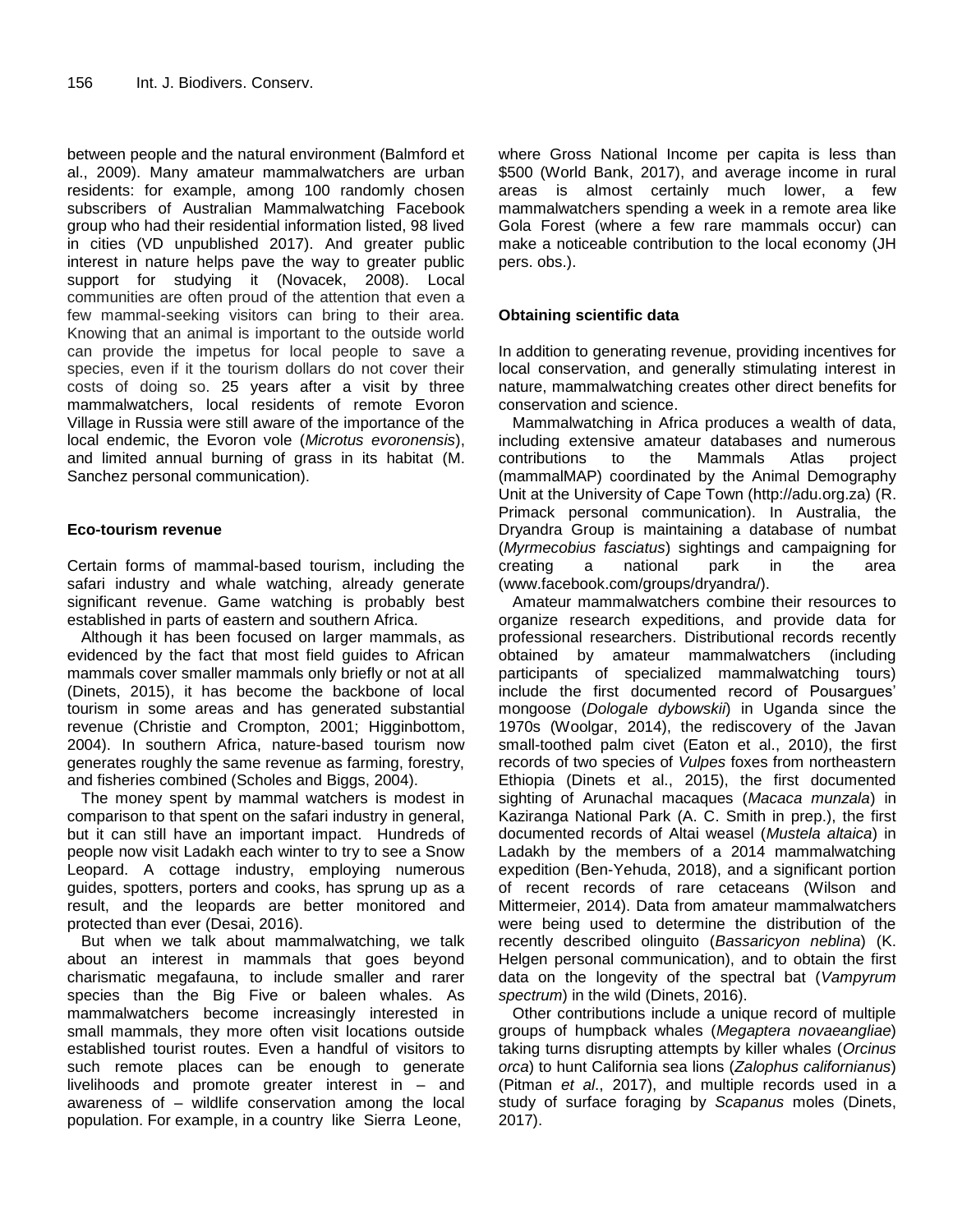In 2016 to 2017, two potential new species have been discovered by mammalwatching tour groups: a penciltailed mouse (*Chiropodomys*) in Sri Lanka (Reid in prep.) and a harvest mouse (*Reithrodontomys*) in Nicaragua (Martinez *et al*. in prep.).

Data collected by amateurs can be as reliable as data collected by professional zoologists (Kylie et al., 2014). Indeed, just as in birdwatching, the line between amateurs and professionals is increasingly blurry, with amateurs now submitting their data directly to scientific journals, and professional biologists enjoying mammalwatching in their spare time and contributing trip reports: see, for example, trip reports by Stuart Mardsen's Conservation Research Group at Manchester Metropolitan University, UK (https://stuartmarsden.blogspot.ca); by Charles Foley of the Wildlife Conservation Society in Tanzania (Foley, 2005); by Rohan Clarke of Monash University, Australia (Clarke, 2016); and by Andrew Balmford of Cambridge University (Balmford, 2013).

# **Volunteer work**

Volunteering for research projects is a growing trend among mammalwatchers. In the USA and elsewhere, amateur mammalwatchers now regularly volunteer for bat and marine mammal research and conservation projects (Racey, 2013; Thiel et al., 2014). In the UK, amateur mammalwatchers participate in a number of long-term studies, such as Living with Mammals project (http://ptes.org/get-involved/surveys/garden/living-

mammals/), which includes rodent and roadkill surveys, and Marine Life (www.marine-life.org.uk/), a program of marine mammal studies. In Western Australia the State government's Conservation and Land Management department was able to fund mammal research trips to remote areas by charging amateur mammalogists for the privilege to volunteer (Buckley 2003). In Russia, amateur mammalwatchers now provide hundreds of man-hours of volunteer work to some nature reserves, such as Kedrovaya Pad' and Kronotsky; they are also campaigning for better protection of nature reserves (M. Krechmar and S. Shpilenok personal communication). It is, therefore, arguably in the interest of professional zoologists and conservationists to encourage the growth of the mammalwatching hobby.

# **Potential negative effects of mammalwatching**

Of course, mammalwatching is not without potential drawbacks from a conservation point of view. The popularity of birdwatching has created benefits for science and conservation, but also problems. The use of

tape recordings for playback has altered bird behavior in some popular birding locations, prompting bans on playback of any animal sounds in many protected areas; disturbance by numerous visitors has been blamed for local extinctions (although this has never been proven) and increased nest failure, although the latter results more often from disturbance by photographers than by birders (Sekercioglu, 2002). There are also "secondary" negative effects such as increased greenhouse gas emission by long-distance travelers. Can mammalwatching have negative effects? Probably, if it becomes as popular as birdwatching. So far, although the hobby is growing in popularity, the number of people likely to visit any area is low and so the impact of mammalwatchers is limited (although that is not to say that some mammals are not impacted by ecotourism more generally). Also, many experienced tour guides agree that mammalwatchers tend to be "better-behaved" and less disruptive than wildlife photographers and nonnaturalists (N. Black, R. Cameron, T. Collard, B. Eligulashvili, B. Gebretsadik, M. McTurk, E. Razoanantenaina, F. Reid, N. Sfatau, B. Zuwadi, S. !Noxmias personal communication). But it will be important to develop rules and policies ensuring that the positive impacts of mammalwatching outweigh the negative ones. Some efforts to teach novice mammalwatchers ethical conduct are already ongoing: for example, Bat Conservation International runs classes on bat observation techniques (www.batcon.org), while Marine Life has courses for marine mammal observers (www.marine-life.org.uk/). The first books for mammalwatchers have chapters on responsible wildlife viewing (Estes, 1999; Moores, 2007; Dinets, 2015; Andrew, 2016).

## **Promoting mammalwatching and improving its impact**

We have demonstrated that the growing mammalwatching community has the potential to benefit mammalogy and conservation in a number of ways including bringing money, manpower, and knowledge. How, then, can mammalogists leverage this potential to encourage the growth of responsible mammalwatching? We have a number of suggestions.

# **More publishing**

Although some amateur mammalwatchers have published information in scientific literature as we discussed earlier, the vast wealth of data from trip reports is unpublished (JH pers. obs.). There are likely several reasons, but a lack of experience in publishing scientific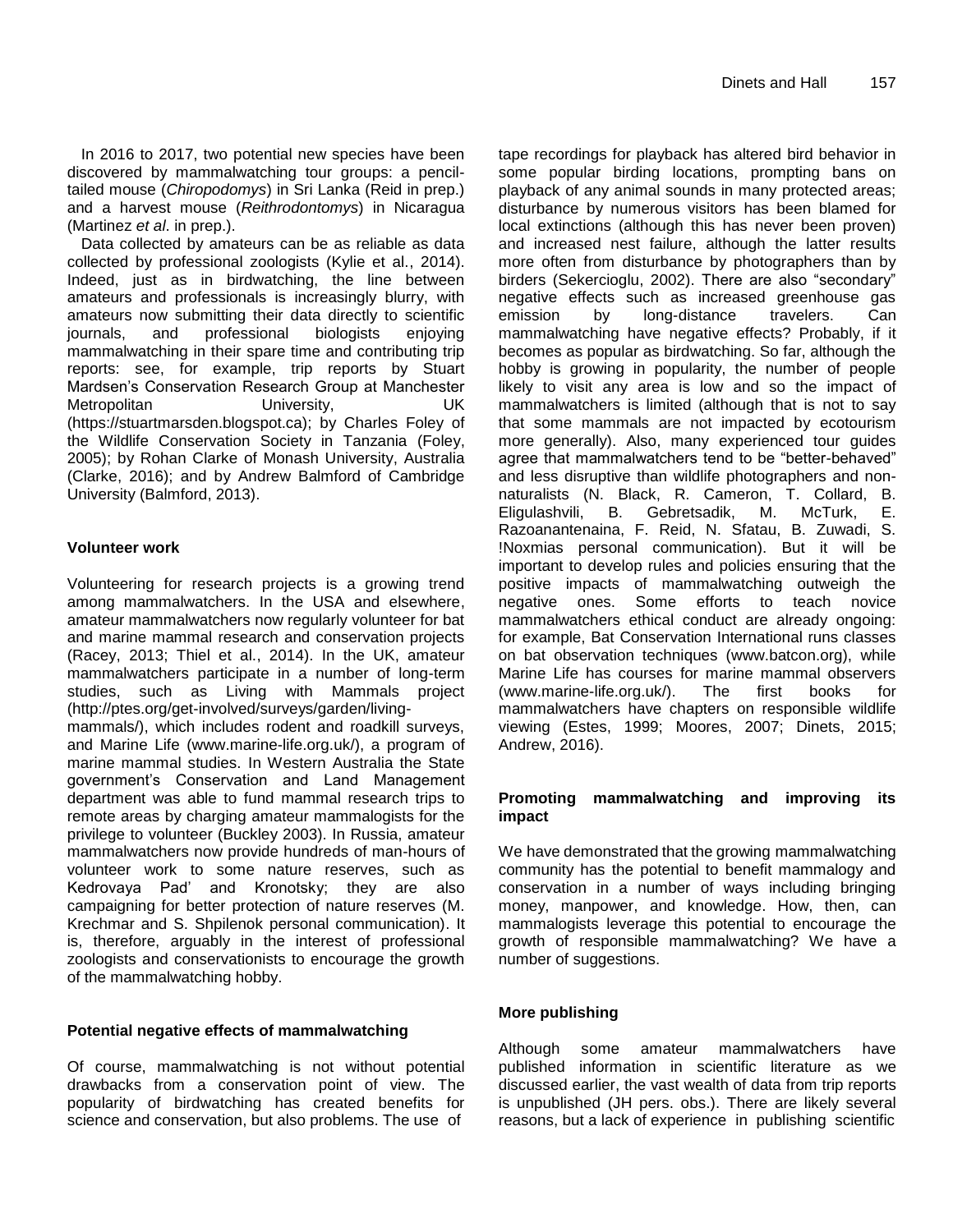articles is off-putting for many would-be contributors. Perhaps professional mammalogists would be willing to co-author work, primarily notes of unusual sightings, to build capacity among the amateur community and help ensure current (and future) records enter the literature. Developing some guidelines for potential authors, outlining a general format and set of criteria for publishing work, along with the names of publications, newsletters or websites which could be approached to publish such work would also be helpful. Mammalwatching.com could provide a mechanism to link the amateur and professional worlds. It seems clear that many mammalwatchers feel little incentive to publish records in anything other than trip reports (indeed many do not even write trip reports). The mammalwatching community can provide encouragement, stressing the importance of such contributions to science and also pointing out that stronger relationships with academia can help mammalwatchers: the latter frequently contact academics to ask where best to see certain species and/or to seek help with identification, and are usually met with generous assistance (JH pers. obs.).

## **Ethical mammalwatching**

As mammalwatching grows, it is more important than ever to ensure that it is undertaken ethically. Of course, different people have different views on what is ethical: some might believe that using a spotlight to observe nocturnal species is an unnecessary disturbance; others might oppose using live traps to capture rodents for anything other than strictly scientific reasons (and indeed in some countries legislation seeks to ensure just this). Such arguments are unlikely to be resolved anytime soon, but perhaps we can agree that a guiding principle ought to be to ensure that, on balance, the mammalwatching community is doing significantly more good than harm: perhaps those spotlights are indeed disturbing lemurs in a patch of Madagascan forest, but without the income generated by the tourists holding them it is likely that the forest itself would have been lost. Whether or not mammalwatching indeed makes a positive contribution will depend on many factors, and vary from site to site and species to species. But the more experience a mammalwatcher gains in the field with professionals, the less likely he or she is to inadvertently harm an animal. Mammalwatchers have learned a great deal about many aspects of mammalogy from the academic community, particularly when volunteering to help with field work around the world, including unobtrusive wildlife observation and responsible live trapping of small mammals. And promoting similar opportunities to mammalwatchers could be a triple win for mammalwatching, resource-strapped academics, and

conservation. Learning about volunteering opportunities is haphazard to say the least, and in our experience is largely through word of mouth or after directly contacting mammalogists. We encourage professional biologists seeking volunteers for help with field work to contact the mammalwatching community.

## **More access for mammalwatchers**

One issue of great importance to mammalwatchers is access. In recent years, many protected natural areas worldwide have introduced stricter limitations on nighttime and/or unguided access. For example, almost all national wildlife refuges in the USA are now open only during daylight hours (Dinets, 2015).

Spotlighting is often prohibited; this rule is usually introduced to combat nighttime poaching, but it is often interpreted as a ban on any use of flashlights (www.yellowstonepark.com/yellowstone-regulations/).

These practices can make mammalwatching difficult or impossible, since many species of mammals are nocturnal and finding them requires silence, which is often problematic in the presence of an unprofessional guide. Organized night drives and guided walks, when available, can be expensive, as in many Indonesian national parks (VD pers. obs.), or focus only on the larger and more charismatic species, with vehicles often not stopping to look at smaller mammals (JH pers. obs.). These rules have resulted in drops in visitation by mammalwatchers, for example, in Corcovado National Park in Costa Rica (Fletcher, 2013).

Indeed some guides of mammalwatching tours now try to avoid national parks and visit private and community reserves with fewer access restrictions (R. Cassidy personal communication). The situation is particularly pronounced in many African parks, where visitors have to remain in fenced camps from sunset to sunrise, supposedly for their own safety. The parks where strict "safety" rules are not applied, such as Mana Pools in Zimbabwe where the campsite is unfenced and people are allowed to walk anywhere, at their own risk, actually have a better safety record than those where "safety" rules are the strictest (Bechky, 1997). Not surprisingly, a recent survey of visitors to Mana Pools National Park has shown that the majority of them chose to visit that park precisely because it allows unlimited unguided walking (The Zambezi Society, 2015).Where mammal watching at night is allowed, its impact on wildlife is minimal (Newsome *et al*. 2005); or at least there is no evidence to the contrary.

Considering the growing importance of mammalwatching as a source of visitor funding and citizen science, the administrators of protected natural areas should consider formulating their rules to ensure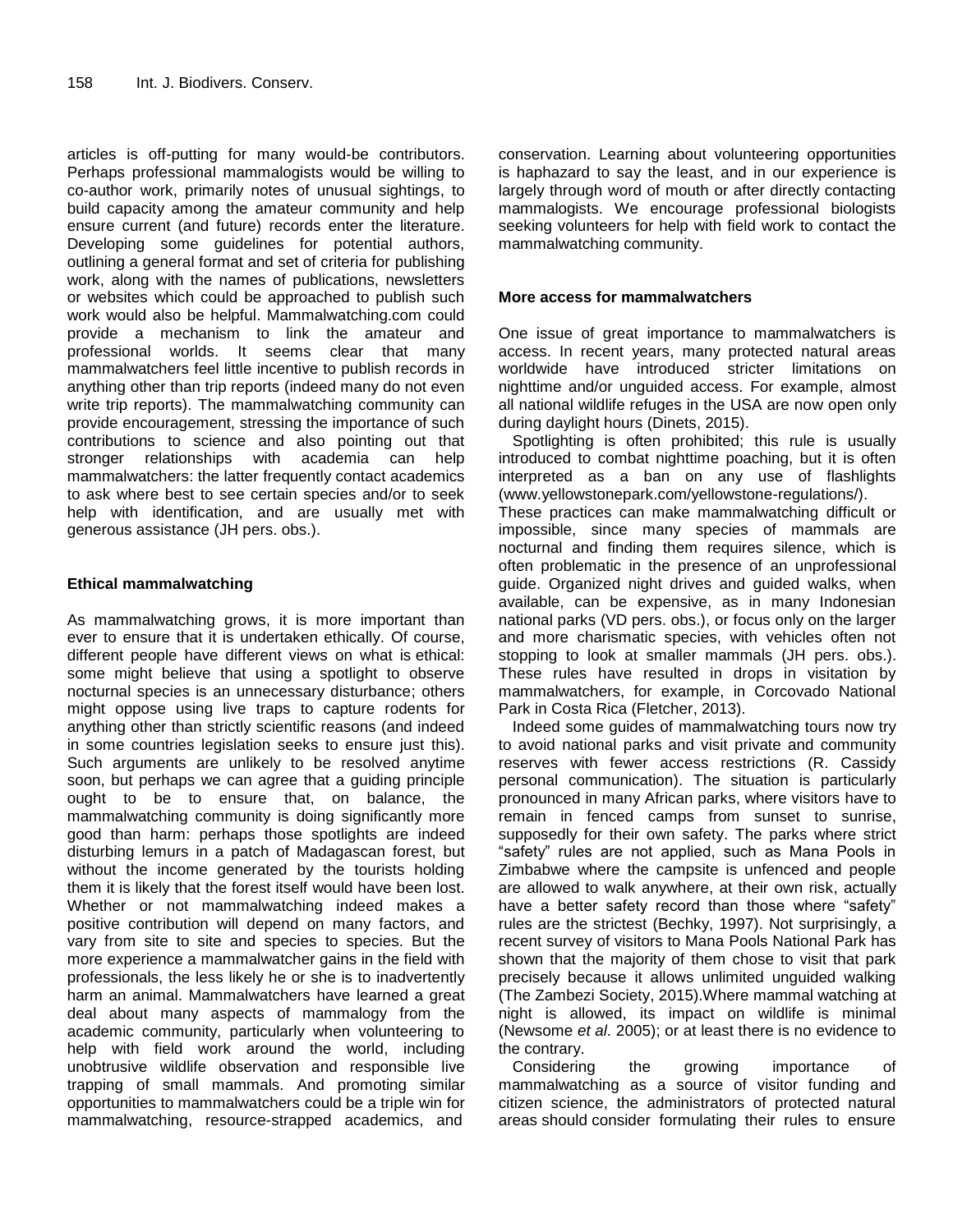mammalwatching is encouraged and suitably managed, for example, by making it possible for responsible mammalwatchers to be exempted from some restrictions or by helping them obtain special use permits.

## **CONCLUSION**

It is time to recognize the benefits mammalwatching can bring to science and conservation, and to make sure that the relationship between amateurs and professionals is mutually beneficial. Current dynamics show that mammalwatching has a great potential; the future will show if it becomes as important and beneficial as birding, which we think is entirely possible.

## **CONFLICT OF INTERESTS**

The authors have not declared any conflict of interests.

#### **REFERENCES**

- Andrew D (2016). The Complete Guide to Finding the Mammals of Australia. Clayton, Australia: CSIRO Publishing.
- Balmford A (2013). Balmford trip report: Australia and Singapore 9 July-11 Sept. 2013. URL: http://mammalwatching.com/Australasian/Otherreports/AB%20Austra lia%202013.pdf
- Balmford A, Beresford J, Green J, Naidoo R, Walpole M, Manica A (2009). A global perspective on trends in nature-based tourism. PLoS Biology 7(6):e1000144.
- Bechky A (1997). Adventuring in Southern Africa: The Great Safaris and Wildlife Parks of Botswana, Zimbabwe, Zambia, Namibia, South Africa, Malawi, Lesotho, and Swaziland. San Francisco: Sierra Club Books.
- Ben-Yehuda T (2018). Records of mountain weasel in Ladakh, India. In press, Small Carnivore Conservation.
- Buckley R (2003). Case Studies in Ecotourism. Wallingford, UK: The Centre for Biosciences and Agriculture International.
- Christie IT, Crompton DE (2001). Tourism in Africa. Washington, DC: World Bank.
- Clarke R (2016). Some notes on mammal watching in SW Western Australia Oct-Nov 2016. URL: http://www.mammalwatching.com/wpcontent/uploads/2016/12/RC-Mammal-watching-in-SW-WA.pdf.
- Cordell HK, Herbert NG (2012). The popularity of birding is still growing. Birding pp. 54-61.
- Czeszczewik D, Walankiewicz W (2017). Effect of logging on birds and local economy in the Białowieza Forest, Poland. Proceedings of the 11th Conference of the European Ornithologists' Union, 18 – 22 August 2017, Turku, Finland.
- De Silva GH, Reyes AE (2010). Breve historia de la observación de aves en México en el siglo XX y principios del siglo XXI. Huitzil 11:9- 20.
- Desai S (2016). The snow leopard's ascent. URL: http://www.livemint.com/Leisure/lVh9SlLmOZ0pPqhQakS5sJ/Thesnow-leopards-ascent.html
- Dinets V (2015). Peterson Guide to Finding Mammals in North America. Boston: Houghton Mifflin Harcourt.
- Dinets V (2016). Long-term cave roosting in the spectral bat (*Vampyrum spectrum*). Mammalia 81:529-531.
- Dinets V (2017) Surface foraging in *Scapanus* moles. *Mammalia* 82:48- 53.
- Dinets V, de Beenhower M, Hall J (2015). Extralimital records of pallid and Rueppell's foxes from Afar Desert of Ethiopia. Canid Biol. Conservation 19:1-3.
- Dunlap TR (2011). In the Field, Among the Feathered: *A History of Birders & Their Guides*. Oxford, UK: Oxford University Press.
- Eaton JA, Wüst R, Wirth R, Shepherd CR, Semiadi G, Hall J, Duckworth JW (2010). Recent records of the Javan small-toothed palm civet *Arctogalidia* (*trivirgata*) *trilineata*. Small Carnivore Conservation 43:16-22.
- Estes RD (1999). *The Safari Companion: a Guide to Watching African Mammals*. White River Junction, Vermont, USA: Chelsea Green Publishing.
- Fletcher R (2013). Between the cattle and the deep blue sea. In: The Ecotourism-extraction Nexus: Political Economies and Rural Realities of (Un)comfortable Bedfellows, eds. B. Büscher, B & S. Davidov, London: Routledge. pp. 69-87.
- Foley C (2005). A big mammal day. Birding pp. 61-62.
- Greenwood JJD (2007). Citizens, science and bird conservation. J. Ornithol. 148:77-124.
- Higginbottom K (2004). Wildlife Tourism. Altona, Victoria: Common Ground.
- Hirschfeld E, Swash A, Still R (2013). The World's Rarest Birds. Princeton, USA: Princeton University Press.
- Hosner PA, Boggess NC, Alviola P, Sanchez-Gonzalez LA, Oliveros CH, Urriza R, Moyle RG (2013). Phylogeography of the *Robsonius* ground-warblers (Passeriformes: Locustellidae) reveals an undescribed species from northeastern Luzon, Philippines. The Condor 115:630-639.
- International Union for Conservation of Nature (IUCN) (2014). The IUCN Red List of Threatened Species. Version 2014.3. URL: http://www.iucnredlist.org (Accessed July 2017).
- Kylie P, Quinn MS, Huijser MP, Graham J, Broberg L (2014). An evaluation of a citizen science data collection program for recording wildlife observations along a highway. J. Environ. Manag. 139:180- 187.
- La Rouche PG (2003). Birding in the United States: a demographic and economic analysis. Addendum to the 2001 National Survey of Fishing, Hunting and Wildlife-Associated Recreation. Report 2001-1. Arlington, Virginia: U.S. Fish and Wildlife Service.
- Matson JO, Ordóñez-Garza N, Bulmer W, Eckerlin RP (2012). Comunidades de pequeños mamíferos en la Sierra de los Cuchumatanes, Huehuetenango, Guatemala. *Mastozoología Neotropical* 19:71-84.
- Moores R (2007). Where to Watch Mammals in Britain and Ireland. London: A & C Black.
- Moss S (2004). A Bird in the Bush: A Social History of Birdwatching. London: Aurum Press.
- Newell J (2015). The Russian Far East: a Reference Guide for Conservation and Development. McKinleyville, CA: Daniel & Daniel.
- Newsome D, Dowling RK, Moore SA (2005). Wildlife Tourism. Bristol, UK: Channel View Publications.
- Novacek MJ (2008). Engaging the public in biodiversity issues. Proceed. Natl. Acad. Sci. 105(S1):11571-11578.
- Novacovic J, Das S (2006). In Search of the Pangolin: Eco-travel Tales. Sydney, Australia: New Holland Publishers.
- Pitman RL, Deecke VB, Gabriele CM, Srinivasan M, Black N, Denkinger J, Durban JW, Mathews EA, Matkin DR, Neilson JL, Schulman‐ Janiger A (2017). Humpback whales interfering when mammal‐eating killer whales attack other species: Mobbing behavior and interspecific altruism? Mar. Mamm. Sci. 33:7-58.
- Racey PA (2013). Bat conservation: past, present and future. In: Bat Evolution, Ecology, and Conservation New York: Springer, pp. 517- 532.
- Sekercioglu CH (2002). Impacts of birdwatching on human and avian communities. Environ. Conserv. 29:282-289.
- Scholes RJ, Biggs R (2004). *Ecosystem Services in Southern Africa: a Regional Perspective*. Pretoria, South Africa: Council for Scientific and Industrial Research.